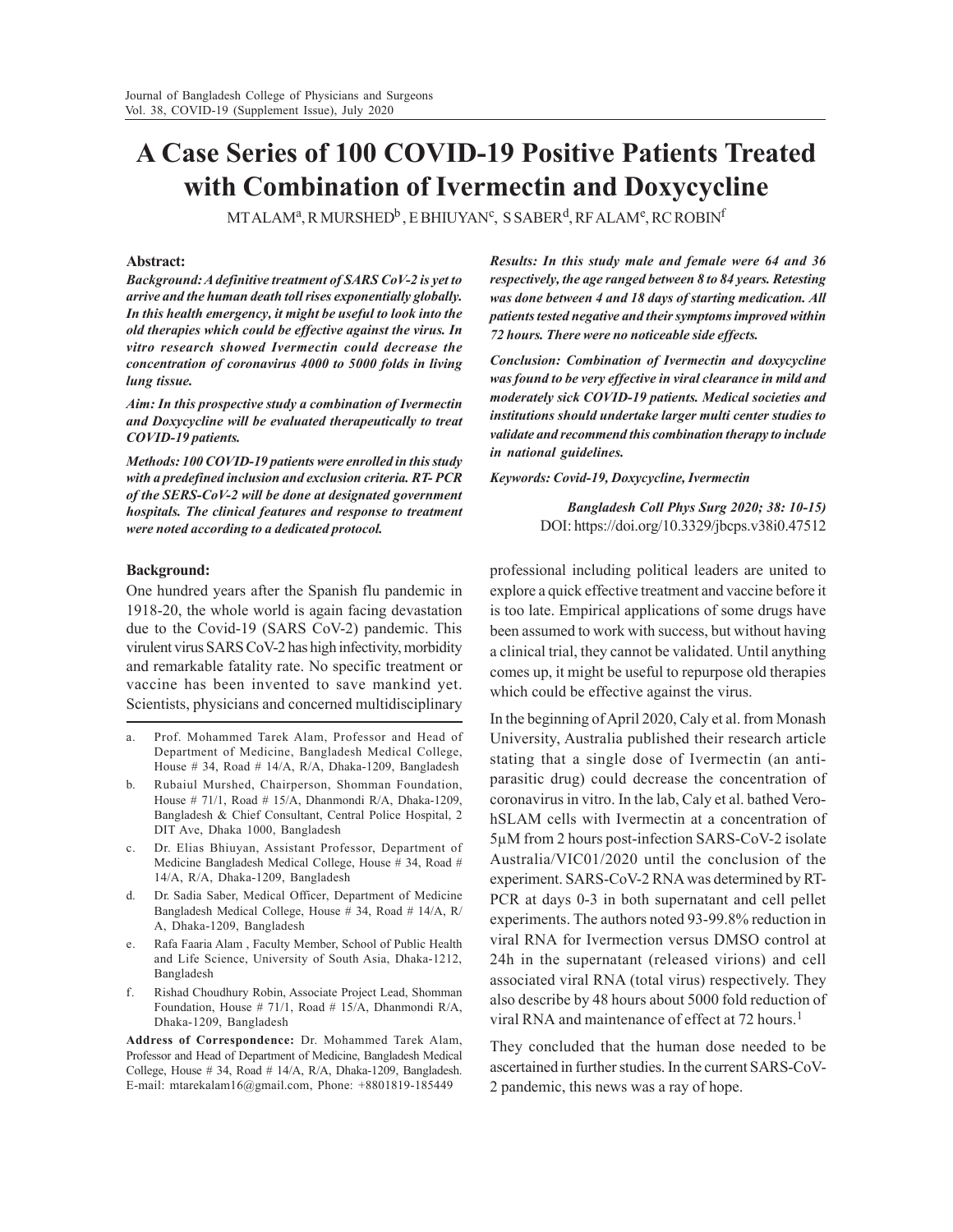#### **Methodology:**

Study design

Observational /Cross-sectional study

## *Study Population*

All RT-PCR SARS- CoV-2 positive patients fulfilling the selection criteria. Mild and moderate cases purposively selected from Bangladesh Medical College.

## **Selection criteria**

# **Inclusion Criteria**

- Subjects within age group 5 years and above
- With either sex, male or female
- Confirmed cases of Covid-19 by RT-PCR test
- Patients who are classified as asymptomatic,
- Mild and moderate cases with typical symptoms
- Patients who are not already treated with any other antiviral drugs

#### Exclusion criteria

- Patients who are severe and critically ill.
- Patients with chronic liver diseases
- Patients with pregnancy and on lactation
- Children less than 5 years of age or less than 15kg weight.

## **Procedure**

100 patients RT-PCR confirmed cases of SARS CoV-2 met the selection criteria and was enrolled in the study. They were given a combination treatment of Tab Ivermectin and Cap Doxycycline along with supportive treatment. The dose of ivermectin was 0.2 mg/kg single dose. Doxycycline 100 mg daily was given to patients aged 8 years and above for 10 days. Patients were given the choice to go to a COVID 19 designated hospital but they went home and continued treatment. Follow up was done every day for all symptomatic patients over telephone about remission of symptoms. RT-PCR test was repeated with sample of nasal swab for all patients according to availability of testing centers between 4 to 18 days. Six weeks after testing negative, we plan to follow up on the patient about their health conditions.

# **Result:**

This observational study, consisting of 64 males and 36 females was conducted from April to May 2020 (Figure 2) in Bangladesh Medical College. The oldest patient was 84 years and the youngest one was 8 years with most patients between the ages of 21 to 40 years (Figure 3). Patients were divided in 3 groups: Mild (73), Moderate (20) and Severe (7), based on their symptoms. From the severe patients, three had fever more than 103 Fahrenheit for seven days with severe cough and lung infiltrates , three had severe loose motion and one had uncontrolled diabetes. Out of the rest, 20 patients had moderate symptoms of mild fever (100 Fahrenheit) and mild cough. Moreover, 73 had mild symptoms of malaise, sore throat, loss of smell, loss of taste, and body ache. Fifty percent symptomatic improvement of mild to moderate patients was seen between 3<sup>rd</sup> to 5<sup>th</sup> day after starting treatment. All 7 severe patients' symptoms subsided by 50 percent by 7 th day of treatment. Retesting was done between 4 to 18 days of starting medication (Figure 4). Twenty five patients underwent retesting between 4<sup>th</sup> to 8<sup>th</sup> days, 51 between 9<sup>th</sup> to 13<sup>th</sup> days and 24 between  $14<sup>th</sup>$  to  $18<sup>th</sup>$ days from starting medication. All of the patients tested negative. None needed intensive care admission and no deaths were reported.



**Fig 1:** *Schematic of Ivermectin's proposed antiviral action on coronavirus .*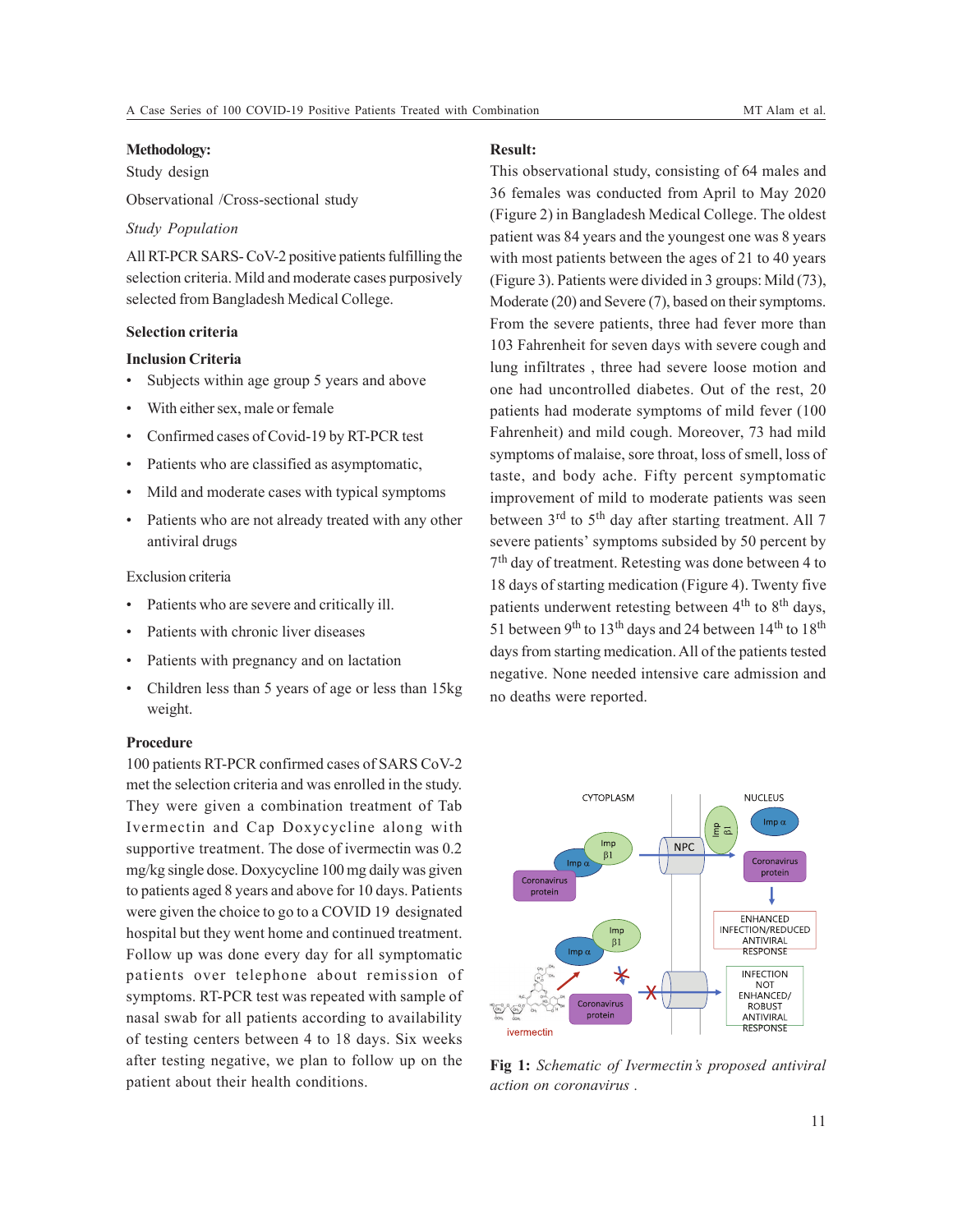

**Fig.-2:** *Gender of Covid-19 Positive patients (N=100)*



**Fig.- 3:** *Male and female ratio in different age groups of Covid-19 positive patients (N=100)*



**Fig.-4:** *Number of Patients testing Negative on Days after Starting Treatment (N=100)*

## **Discussion:**

An elderly female colleague with co-morbidities, who tested positive for SARS-CoV2, was referred to the Medicine Out Patient Department. As she was asymptomatic, she was advised isolation but she wanted to be treated without Hydroxychloroquine and Azythromycin fearing cardiac toxicity.

She was informed about the recent findings on Ivermectin and agreed to take an oral combination of 200mcg/kg single dose of Ivermectin along with Doxycycline 100mg orally daily for 10 days. She tested negative in seven days.

This observation correlates with the findings of Caly et al.<sup>1</sup> We had given the standard single dose of Ivermectin that is normally given for the treatment of scabies and head lice although a very high dose was used in vitro. Doxycycline, a trusted antibiotic, anti-malarial, antityphus, and anti-viral which also decreases cytokine production without any cardiac toxicity has been a good combination in our small observational study<sup>2</sup> . We only treated asymptomatic and mostly mildly symptomatic patients.

Ivermectin was discovered in 1975 and came into medical use in 1981.3,4 It is on the World Health Organization's List of Essential Medicines.<sup>5</sup> Ivermectin is a FDA approved drug, it is used for prevention, treatment, and control of river blindness (onchocerciasis) in populations where the disease is common. It is also used for treatment of Strongyloidosis, enterobiasis, Trichuris trichura, Loa Loa, Scabies, human lice, malaria and is also known to have wide-spectrum antiviral activity against number of viruses under in-vitro conditions. 6,7,8,9 SARS-CoV-2 is a single stranded RNA virus which is closely related to SARS coronavirus (SARS-CoV). Recent study on Ivermectin against SARS-CoV-2 under in-vitro conditions revealed that it can inhibit the viral replication. The single treatment of this drug was able to reduce the virus up to 5000-fold in Vero-hSLAM cells bathed with Ivermectin within 48 hours. However, no further reduction was reported with further increase in time period i.e up to 72 hours. Moreover, no toxicity was seen with the drug at any point of time10. Mechanism by which Ivermectin responded against the SARS CoV-2 virus is not known and was believed to be working similarly as it acted on other viruses. It was known to inhibit the nuclear import of viral and host proteins. Integrase protein of viruses and the importin  $IMP\alpha/\beta$ 1 heterodimer was responsible for IN nuclear import which further increases the infection. As most of the RNA viruses are dependent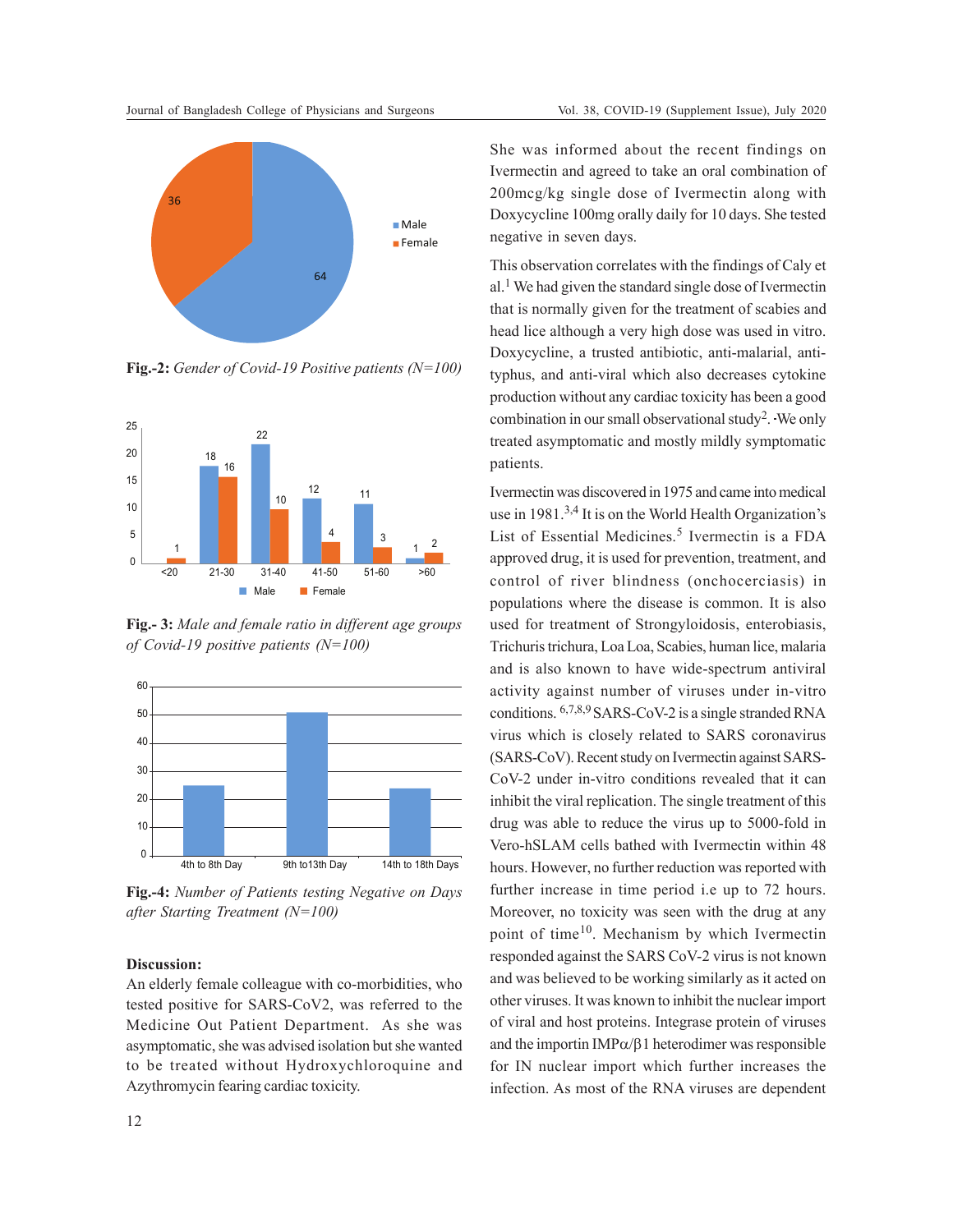upon IMPα/β1 during infection, Ivermectin acts on it and inhibits the import with the increase in antiviral response 1,10 .

Fig 1 shows a schematic of Ivermectin's proposed antiviral action on coronavirus. IMPα/β1 binds to the coronavirus cargo protein in the cytoplasm (top) and translocates it through the nuclear pore complex (NPC) into the nucleus where the complex falls apart and the viral cargo can reduce the host cell's antiviral response, leading to enhanced infection. Ivermectin binds to and destabilizes the IMPα/β1 heterodimer thereby preventing IMP $\alpha/\beta$ 1 from binding to the viral protein (bottom) and preventing it from entering the nucleus. This, likely, results in reduced inhibition of the antiviral responses, leading to a normal, more efficient antiviral response<sup>1</sup>.

Ivermectin is well tolerated by uninfected humans. It is primarily metabolized in the liver by CYP450-3A47 and has a plasma half-life of 16 hours and is almost exclusively excreted in faeces with minimal clearance by the kidneys. Therefore, it does not require dose adjustment for people with renal failure. There have been some reports of a mild anticoagulation effect. However, this is usually not significant enough to alter coagulation parameters such as the prothrombin ratio.

Side effects of oral Ivermectin are rare and usually minor. These include transient tachycardia, flushing, nausea and lightheadedness. More severe neurological side effects are theoretically possible in rare susceptible individuals. Moreover, FDA describes some of the side-effects that may be associated with Ivermectin include skin rash, vomiting, diarrhea, stomach pain, facial or limb swelling, neurologic adverse events (dizziness, seizures, confusion), sudden drop in blood pressure, severe skin rash potentially requiring hospitalization and liver injury (hepatitis)  $11$ . The safety of Ivermectin in pregnant women has not been studied and such use is not recommended. Studies in animals have shown an increase in birth defects. Safety and effectiveness in children below 5 years and under 15 kg and pregnant women have not been established. Ivermectin passes into breast milk and use during breast feeding is not recommended<sup>12</sup>. No significant drug interactions with Ivermectin are recognized.

In vitro studies showed Doxycycline to exert anti inflammatory effects at low (20 - 40mg/day) and high (100 or 200mg/day) doses with inhibitory action on metalloproteases and modulating effects of pro inflammatory cytokines IL 6, IL 8 and tumor necrosis factor alpha. The anti inflammatory properties of Doxycycline and other components of tetracycline has been demonstrated for several inflammatory airway diseases, including, acute respiratory distress syndrome. Thereby, low Doxycycline doses have been shown to be more effective than high doses to prevent induction of pro inflammatory cytokines (such as IL 6) in inflammatory diseases<sup>13</sup>. Doxycycline is rapidly and almost completely absorbed after oral administration and has half life of 16-18 hours. Based on the available evidence, we believe Tetracyclines may be effective agents in the treatment of Covid-19 due to their ability to chelate Zinc compounds on matrix metalloprotienases (MMP) on which coronaviruses rely heavily for survival, cell infiltration, cell to cell adhesion and replication, many of which has Zinc as part of their MMP complex.<sup>14</sup> It is a safe and inexpensive drug with a minimal toxicity<sup>14</sup>. Doxycycline is largely excreted unchanged both in the bile and urine and the dose does not require adjustment in patients with renal failure, because of their enterohepatic circulation this drug may remain in the body for a long time after cessation of therapy. Doxycycline can produce GI irritation most commonly after oral administration. Tolerability can be improved by administering it with food. Doxycycline can be safely used in children aged 8 years and above<sup>15</sup>. Currently global scenario is not stable as there is no effective drugs could be prescribed under sufficient evidence based clinical trials. Already efficacy and effectiveness of Hydroxychloroquine is questionable<sup>16,17,18</sup>. As Doxycycline is safe to use in treatment of ARDS it alone could be a better option for Covid-19 treatment.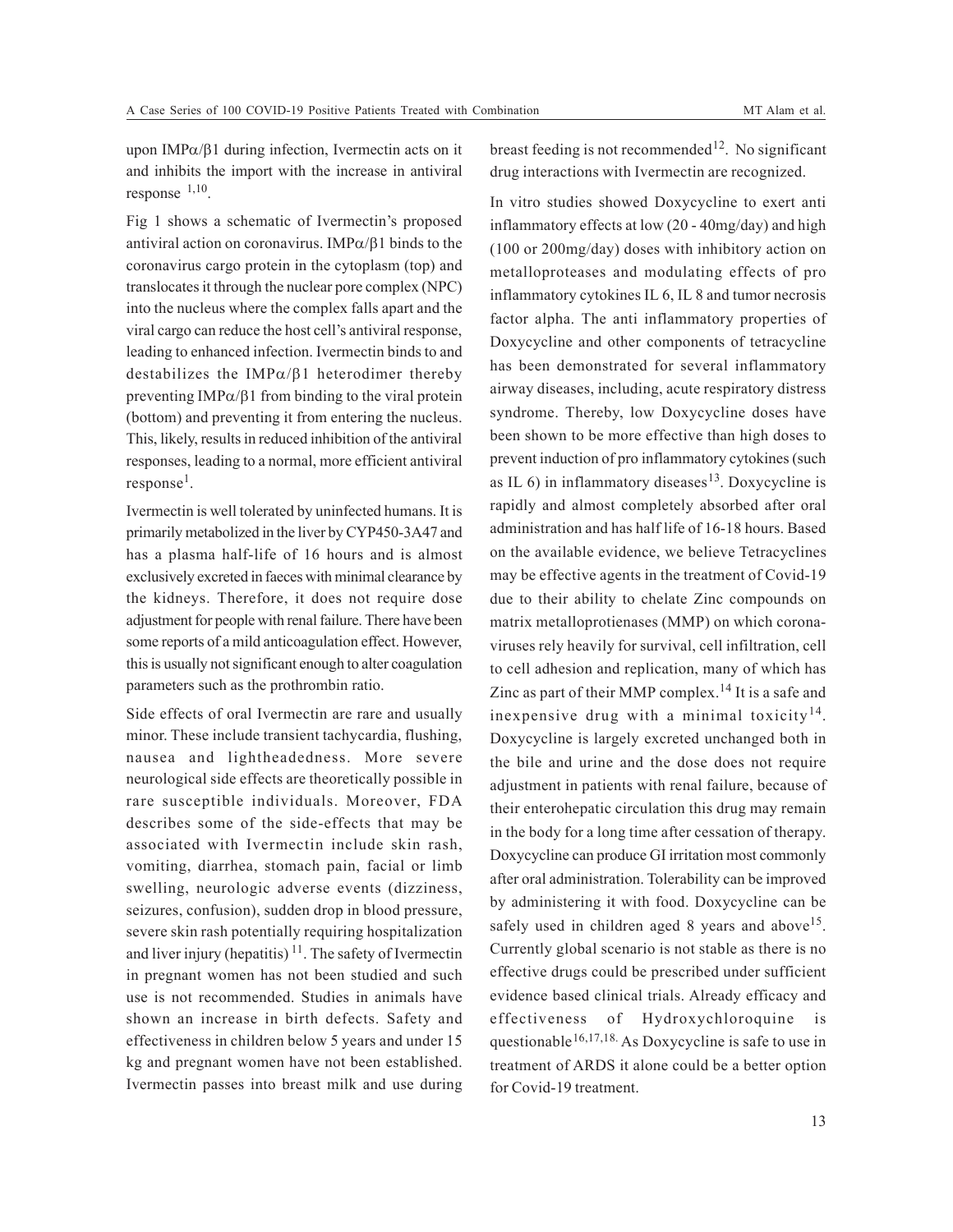# **Conclusion:**

It is too early in this pandemic to claim major successes of the effectivity of our combination therapy (Ivermectin and Doxycycline) as our number is small and there is no control group. Nevertheless, the results encourage us to continue the clinical study for people of the world in this improbable crisis as each and every life counts.

We urge the different medical societies and International organizations to take up this unique observation and quickly give it a trial and clearance because these drugs are FDA approved for many years with excellent safety and efficacy reviews. At the very least, using them in the first few days of being positive with or without symptoms may save the admissions of those 20% who suffer and the unnecessary deaths on ventilators. We can also stop the community transmission by asymptomatic carriers by treating the asymptomatic COVID-19 positive patients. Above all it is a very cheap combination, and if fast tracked by a quick trial would cost pennies and save a lot of lives, specifically designed for resource-poor settings.

#### **References:**

- 1. Caly L., Druce J.D., Catton M.G., Jans D.A., Wagstaff K.M. The FDA-approved Drug Ivermectin inhibits the replication of SARS-CoV-2 in vitro. Antivir Res. 3 April 2020:104787. [PMC free article] [PubMed] [Google Scholar]
- 2. Holmes NE, Charles PGP. Safety and Efficacy Review of Doxycycline. Clinical Medicine Therapeutics. 2009;1:CMT.S2035.
- 3. Mehlhorn H (2008). Encyclopedia of parasitology (3rd ed.). Berlin: Springer. p. 646. ISBN 978-3-540-48994-8.
- 4. Vercruysse J, Rew RS, eds. (2002). Macrocyclic lactones in antiparasitic therapy. Oxon, UK: CABI Pub. p. Preface. ISBN 978-0-85199-840-4.
- 5. World Health Organization (2019). World Health Organization model list of essential medicines: 21st list 2019. Geneva: World Health Organization. hdl:10665/ 325771. WHO/MVP/EMP/IAU/2019.06. License: CC BY-NC-SA 3.0 IGO.
- 6. Azeem S., Ashraf M., Rasheed M.A., Anjum A.A., Hameed R. Evaluation of cytotoxicity and antiviral activity of ivermectin against Newcastle disease virus. Pak J Pharm Sci. 2015;28(2):597–602. [PubMed] [Google Scholar]
- 7. Mastrangelo E., Pezzullo M., De Burghgraeve T., Kaptein S., Pastorino B., Dallmeier K. Ivermectin is a potent inhibitor of flavivirus replication specifically targeting NS3 helicase activity: new prospects for an old drug. J Antimicrob Chemother. 2012;67(8):1884–1894. doi: 10.1093/jac/dks147. [PMC free article] [PubMed] [CrossRef] [Google Scholar]
- 8. Götz V., Magar L., Dornfeld D., Giese S., Pohlmann A., Höper D. Influenza A viruses escape from MxA restriction at the expense of efficient nuclear vRNP import. Sci Rep. 2016;6:23138. doi: 10.1038/srep23138. [PMC free article] [PubMed] [CrossRef] [Google Scholar]
- 9. Lundberg L., Pinkham C., Baer A., Amaya M., Narayanan A., Wagstaff K.M. Nuclear import and export inhibitors alter capsid protein distribution in mammalian cells and reduce Venezuelan Equine Encephalitis Virus replication. Antivir Res. 2013;100(3):662–672. [PubMed] [Google Scholar]
- 10. R. Choudharyand A.K. Sharma. Potential use of hydroxychloroquine, ivermectin and azithromycin drugs in fighting COVID-19: trends, scope and relevance. New Microbes New Infect. 2020 May; 35: 100684. Published online 2020 Apr 22 doi: 10.1016/j.nmni.2020.100684
- 11. FDA. FAQ: COVID-19 and Ivermectin Intended for Animals 2020 [cited 2020 17 June]. Available from: https:// www.fda.gov/animal-veterinary/product-safetyinformation/faq-covid-19-and-ivermectin-intendedanimals https://www.fda.gov/animal-veterinary/productsafety-information/faq-covid-19-and-ivermectin-intendedanimals
- 12. McCarthy J., Laukas A., Hotez P.J. Chemotherapy of Helminth infections (Chapter 51). *Goodman Gilman's The Pharmacological Basis of Therapeutics,* 12 ed. New York: McGraw-Hill Companies, Inc; 2011. pg- 1456 Goodman and Gilman's The Pharmacological Basis of Therapeutics 12th edition, pg-1456
- 13. Claudio Conforti, Roberta Giuffrida, Iris Zalaudek, and Nicola Di Meo. Doxycycline, a widely used antibiotic in dermatology with a possible anti inflammatory action against IL 6 in COVID 19 outbreak. Dermatol Ther. 2020 May 15: e13437. doi: 10.1111/dth.13437 [Epub ahead of print]
- 14. Sodhi, M. and Etminan, M., 2020. Therapeutic Potential for Tetracyclines in the Treatment of COVID 19. *Pharmacotherapy: The Journal of Human Pharmacology and Drug Therapy*, *40*(5), pp.487-488.